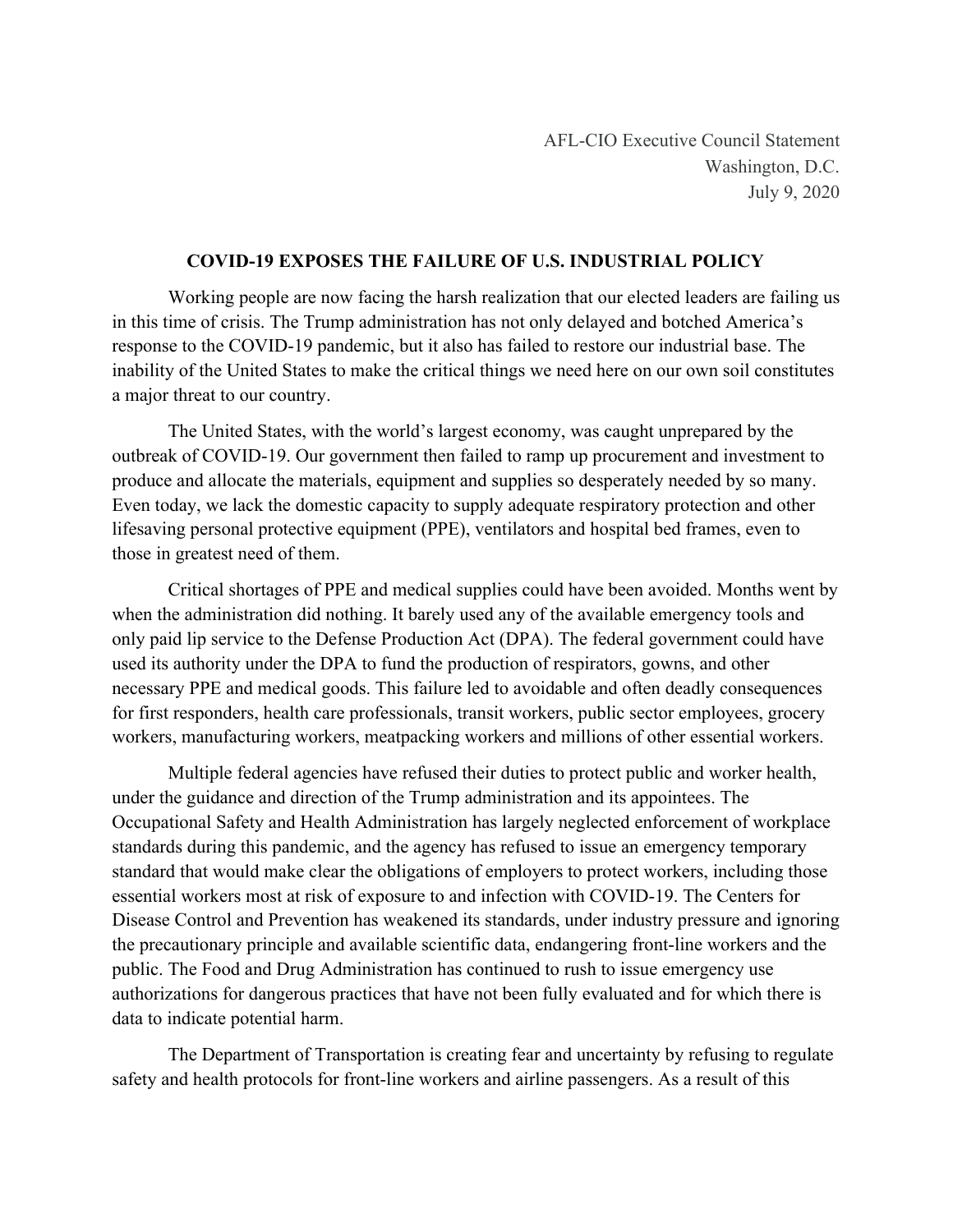inaction, the European Union is threatening to prohibit American travelers, effectively cutting us off from the rest of the world.

The Department of Homeland Security and the Federal Emergency Management Agency (FEMA), under the leadership of Acting Secretary Chad Wolf and Administrator Peter Gaynor, respectively, have failed in their duty to secure, prioritize and deliver adequate supplies of PPE to front-line workers. Instead of acting to ensure the safety of these workers, FEMA has established a tiered priority distribution system, based on a commercial rather than a humanitarian response, that has left many front-line workers at the back of the line. As a result PPE is erratically distributed, with states, localities and private entities being left to procure scarce supplies on their own, often at inflated prices. This lack of a clear and coordinated humanitarian response has resulted in workers exposed to COVID-19 being unnecessarily sickened and dying.

Inadequate supplies, together with the incompetence and negligence of the federal government, also led to price gouging and hoarding, and left state and local governments with no choice but to bypass the federal government to procure foreign-sourced materials—many that are not certified for use in the United States under normal conditions.

This disaster also has revealed a long-term failure in industrial policy and planning. The pandemic has exposed our dangerous dependence on foreign manufacturing and the alarming condition of our supply chains after decades of bad trade deals and outsourcing orchestrated by Wall Street. The corporate-driven model of globalization has not only risked the health of working families, but it also has increased inequality, reduced wages and undermined workers' rights in the United States and globally.

The atrophy of our manufacturing sector is ultimately the consequence of a globalized supply chain and a decadeslong pursuit of flawed free trade agreements at the expense of workers and communities. Corporate America, with the active encouragement of lawmakers at every level, decided it was more profitable to outsource production of protective equipment, medical supplies, medicines and other basic necessities to countries with low wages, substandard environmental regimes and low regulatory standards.

America needs to learn from this disaster and immediately change course. We cannot allow ourselves to be caught so flat-footed and so exposed ever again. Once this crisis fades from the headlines, we cannot let our elected leaders ever forget about the insufficiency of our domestic supply lines or ignore the talents, abilities and innovations of our workforce. The offshoring of manufacturing, services and food products can no longer be tolerated; our economy and our physical security are at stake.

We must ensure that we produce here at home the critical goods, respiratory and other protective equipment, parts, materials, medical supplies, medicines, therapies, and vaccines that America needs to fight not only the current pandemic, but also future pandemics.